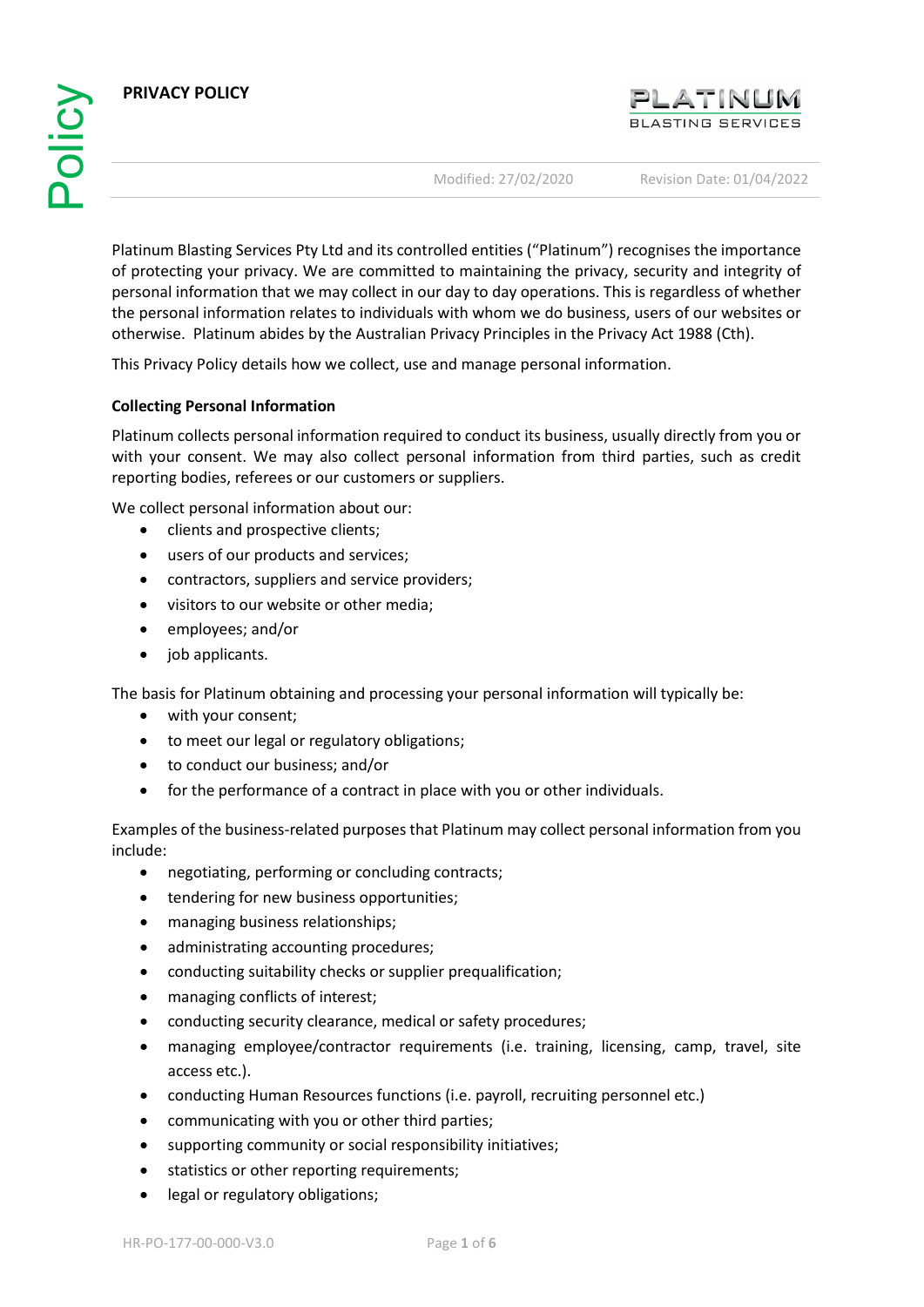

- incident response or internal investigations; and
- management of our website, computing facilities, and mobile applications.

#### **Types of Personal Information**

The types of personal information collated will depend on how we interact with you. For example, the type of information may differ when you provide personal information in support of an employment application, or when you visit our website, or when you are a representative of our suppliers, customers or business partners.

Platinum may collect a range of personal information. This may include information such as, but not limited to, your:

- name, gender, date of birth;
- contact details (i.e., phone, email, address);
- details of your business and other interests;
- iob title and other position related information:
- experience, qualifications, education and professional affiliations;
- records of communication with you (which may include text, voice or video);
- questionnaire responses or feedback provided by you;
- third party references;
- emergency contacts;
- financial and payment information;
- internet protocol (IP) addresses;
- security / surveillance records; and/or
- voice or facial recognition (voice or video records).

Additionally, we may require personal or sensitive information relating to your employment or potential employment with Platinum. For example, and as relevant to the position, information on the individual's:

- right to work;
- criminal record;
- medical background and results;
- employment records;
- licences and training records;
- interview and application notes;
- voice or video interviewing records;
- nationality;
- payroll details (i.e. taxation, superannuation, banking etc.); and/or
- photographic identification.

You are not required to supply any of the personal information that we may request. However, if it is not provided, we may not be able to provide you with (or engage you to provide to us) services and/or products.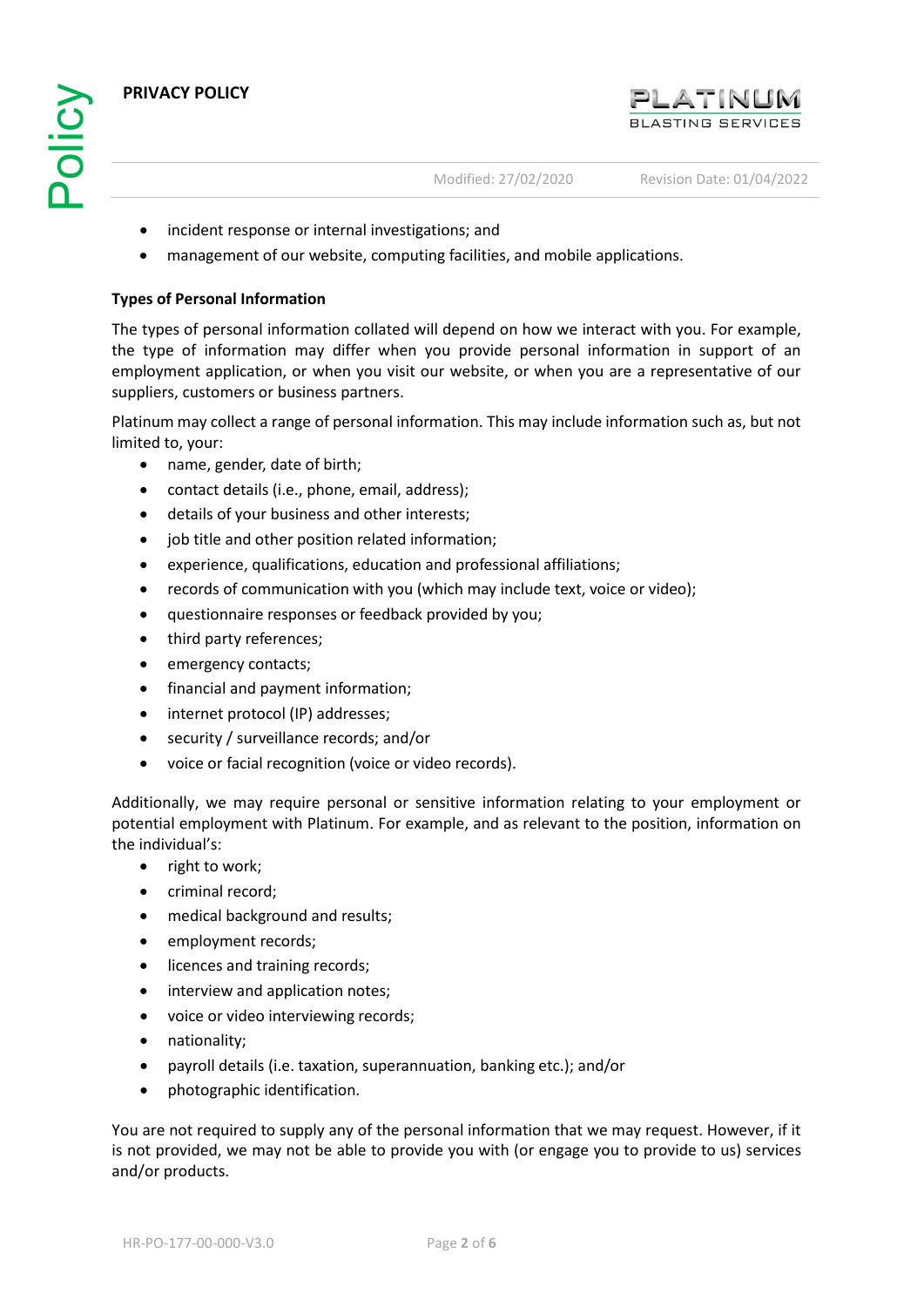#### **Sensitive Information**

Sensitive information may be required to be processed by Platinum if such collection and use is necessary to comply with laws and regulations, or where you provide this information voluntarily or otherwise consent for us to do so.

*Sensitive information* includes personal information about a person's racial or ethnic origins, political options or associations, religious or philosophical beliefs, trade union membership or associations, sexual orientation or practices, criminal record, health or genetic information, and some aspects of biometric information.

## **Using Personal Information**

In general, we may collect, hold, use and disclose your personal information for the primary purposes for which it was collected, including:

- to conduct our business;
- to provide and market our products or services;
- to communicate with you to provide or promote our products or services;
- to purchase goods or services;
- to help us manage, develop and enhance our services, including our website;
- to consider the suitability of prospective employees;
- to comply with our legal obligations; and/or
- to administer, maintain, support and provide upgrades to our services and applications.

We may also use and/or disclose your personal information for other purposes which you consent to or which are required or permitted by law. This may include for a secondary purpose that is related to a purpose for which we collected it, and for which you would reasonably expect us to use or disclose your personal information.

## **Disclosure of Personal Information**

We may disclose your personal information (including, in certain limited circumstances, your sensitive information) for the purposes for which it was collected, such as:

- for the purpose of providing services requested by you;
- to our suppliers of IT services and other parties engaged by Platinum for the purpose of providing services to you;
- when seeking legal or professional advice;
- where we are required or authorised to do so by law;
- in the event that we sell, buy or merge any business or assets (including potential prospective sellers/buyers);
- to meet internal or external audit requirements; and/or
- to carry out internal procedures (such as information shared with appropriate persons, for example HR personnel and hiring managers when considering you for employment).

Platinum, and its employees, contractors and agents, are required to maintain the confidentiality of personal information and are restricted from using it for any purpose other than the intended business purpose or outside of this Privacy Policy.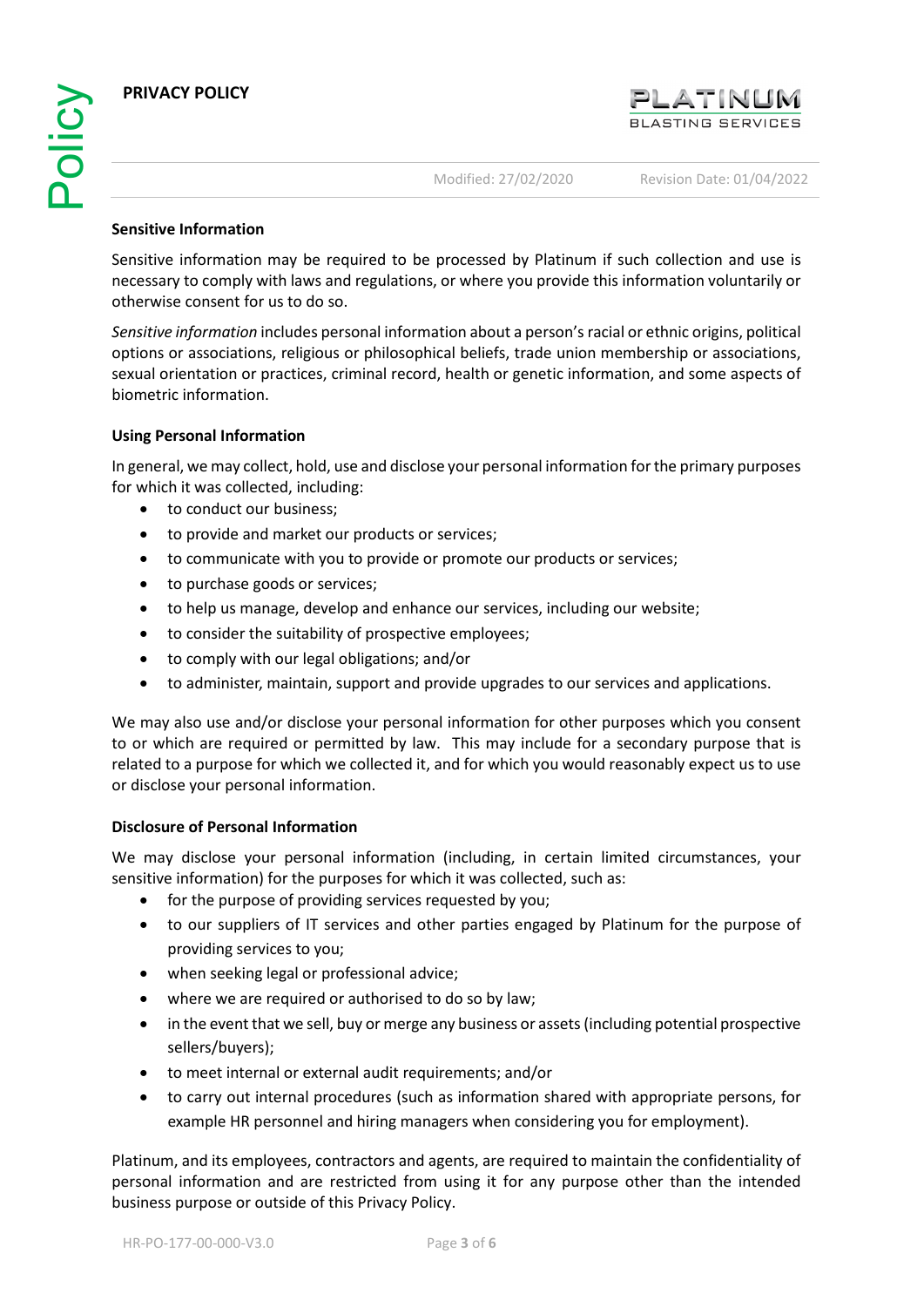

All employees and contractors of Platinum are subject to this policy, and any breach of this policy may result in disciplinary action.

## **Our Employees / Potential Employees**

Platinum may hold copies of your resume, qualifications, licences, identification, medical clearances, security clearances and other records as proof of your accreditation.

Platinum may be required to provide these, and/or information such as your personal and emergency contact details, to a client/s or a third party nominated by the client/s. Typically this is required to:

- demonstrate that you are suitability qualified and able to perform the required duties and responsibility associated with your position;
- gain approval for your appointment or potential appointment;
- gain and maintain your ongoing access to the work site;
- administer your requirements / bookings (such as camp, training, travel); and/or
- meet legal, regulatory or compliance requirements.

Platinum will take reasonable steps to ensure that only the required information is provided to relevant third parties. Platinum will only make you aware of the collection and disclosure of this information in circumstances where you would not reasonably expect that your information will be shared to these relevant third parties. Your employment engagement may not be possible otherwise.

For job applicants, Platinum will hold information that you provide (and that we collate) as a part of your application and our recruitment processes. This information is typically held in a secure, third party application or in a restricted repository within the Platinum IT network. Platinum will collect, hold and use this personal information for the purpose of considering you for employment and communicating with you in regards to employment opportunities.

In the event of an unsuccessful job application, Platinum may choose to retain your personal information for the purpose of communicating with you about further roles that may become available.

In the event that you do not wish to be considered and contacted for further roles, you may request that Platinum deletes your personal information at any time. To do so, please refer to the Contract Us section following.

## **Website, Mobile Application and Social and Other Media**

By utilising or visiting Platinum's website, applications or media, we may collect some standard information that is sent from your browser.

Our website or mobile applications may include Cookies. Cookies collect a small amount of user information at a text file about your visit to the website or application, such as your IP address, your method of finding the website (for example via google search or other website), the date and time accessed, and your navigation whilst on the site. You may set up your browser to block cookies or remove cookies stored on your computer or device. By doing so, however, you may limit the features or functions that you are able to utilise on our websites or applications.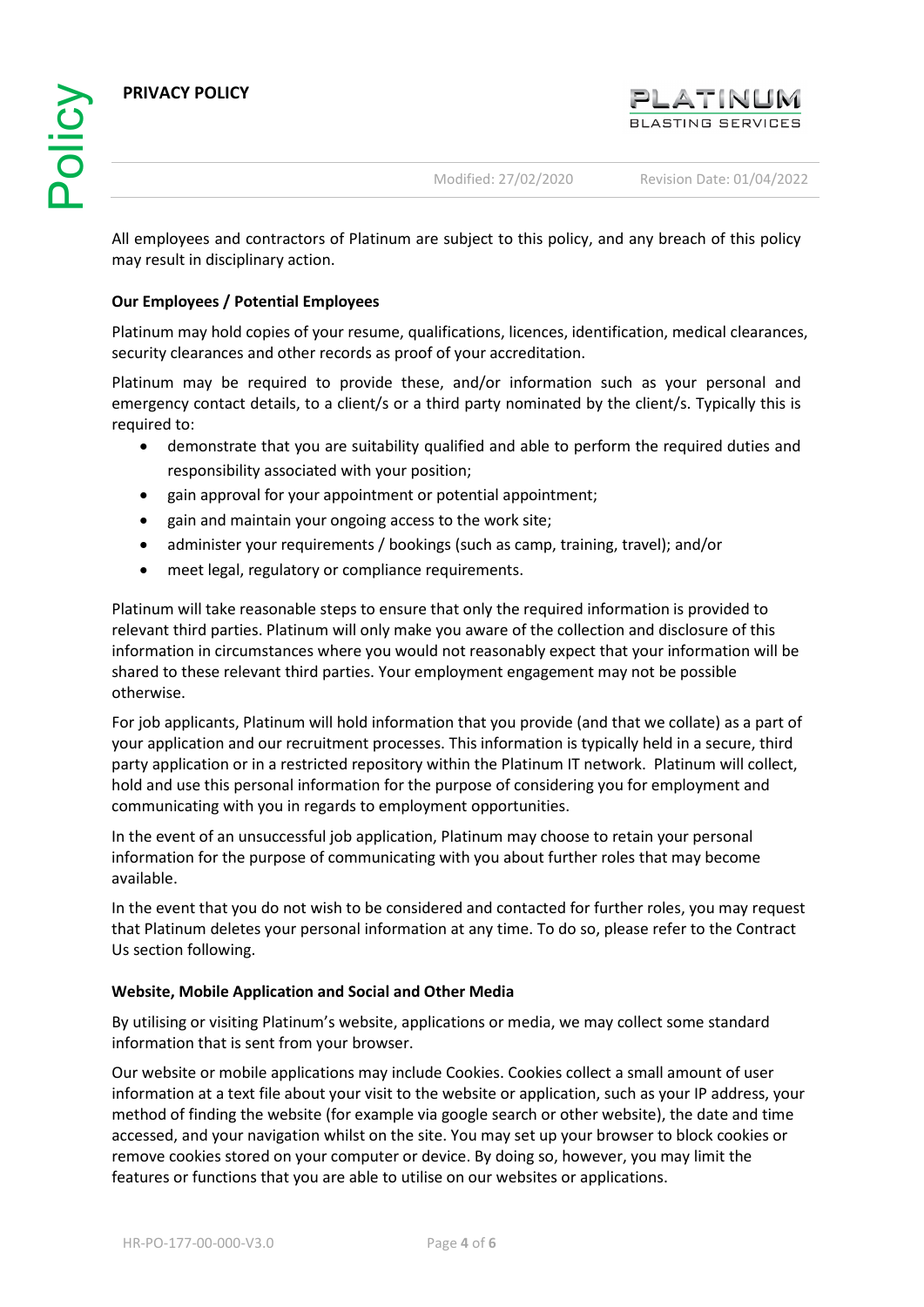

Modified: 27/02/2020 Revision Date: 01/04/2022

Platinum uses this information to aid in the effective administration of these services and the management of the business. The information is typically utilised in aggregate for statistical, analysis or research purposes, such as to identify and improve the services that the website or application provides to you.

We do not seek to individually identify our Platinum website users, unless where Platinum believes it is required to meet law enforcement (such as where a warrant to inspect is issued), regulatory or other statutory third-party obligation.

## **Disclosure of Personal Information Overseas**

Platinum's principle operations are in Australia, but we interact with people and organisations from other parts of the world to conduct our business. Platinum shareholders and directors may be located overseas from time to time, including a current major shareholder of Platinum located in India (who is listed on the Indian stock exchange).

We therefore may need to disclose personal information in other jurisdictions as appropriate, in order to conduct our business and to meet our reporting and auditing obligations. The information that we collect from you may be transferred to, and stored at, destinations both within and outside of Australia for this purpose.

## **Storage of Personal Information**

We will take reasonable steps to store personal information in a secure manner and protect the information from misuse, and unlawful or unauthorised access / disclosure. Reasonable steps will also be taken to de-identify or securely destroy personal information when it is no longer required for business or legal purposes.

Examples of where Platinum stores personal information includes:

- on its computer network and IT devices;
- on third party software and applications (such as internal software or applications, or external client / provider software or applications); and
- at our office or site-based facilities.

We will not retain your personal information for longer than it may be necessary for the purpose/s for which Platinum collected it, except in circumstances where we believe it necessary to retain the information (i.e. to meet our legal, regulatory, compliance, reporting requirements etc.). Typically, we will retain your personal information for as long as we provide services or are engaged with you, and thereafter we will retain the information for as long as reasonably necessary.

Although we do our best endeavors to protect your personal information, unfortunately there is always a risk involved in transmitting data electronically. Platinum cannot guarantee the security of your information transmitted electronically, and cannot be responsible for the loss, unauthorised use or acquisition of personal information that you provide over the internet.

## **Security / Surveillance**

Platinum may conduct surveillance of all its information technology systems, including email usage, internet usage and any other usage of information technology supplied by Platinum. Platinum may also carry out voice, facial, video or tracking surveillance; for example, by way of closed-circuit television cameras or Global Positioning Systems (GPS) tracking in our assets / vehicles.